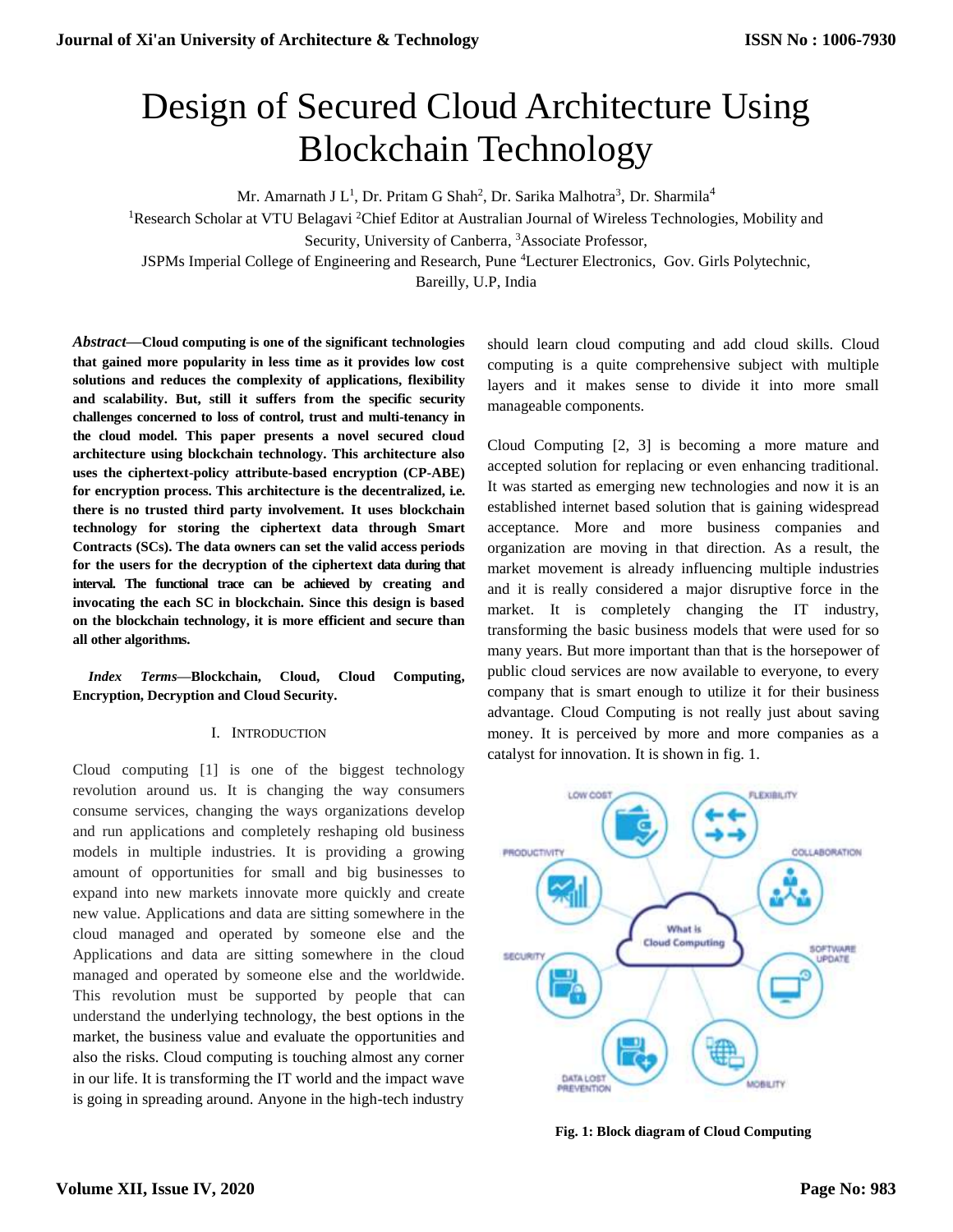#### **Journal of Xi'an University of Architecture & Technology**

 We already show that digital businesses require speed and agility that cloud computing can provide through the use of cloud services, because it enables global reach of services and information through an elastic computing environment that is easy to use. This is one of the reason why it is important to invest in cloud skills. The market demands for cloud skills is increasing in multiple directions, from developing new cloud applications, migrating existing applications to the cloud, promoting and selling cloud solution, utilizing newly advanced services offered by cloud providers and so on. More than that, innovation across multiple industries is rapidly shifting to the cloud and we will see more and more vendors, companies that provide products and services, they will provide their solution mainly in the cloud, meaning their product and services will be available mainly as a cloud services. Now the cloud is also become a catalyst for small business growth because it allows them to innovate and more easily penetrate existing well-established markets and even create completely new markets, new business models. New types of business models are entering the market, taking, for example, the whole e-learning digital banks, all of them are heavily based on technologies, digital data, analytics, network connectivity and so on. The adoption data rate is growing, big companies started to embrace it as a strategic decision, to focus on the core business and utilize the power of cloud services. Multiple cloud service providers are in growing competition, who grabs more market share in this growing cake. Cloud computing is really becoming the mainstream, and everything is online and connected. It's characteristics are on-demand self-service, broad network access, resource pooling, rapid elasticity and measured service. Each one of them is an important building block for almost any cloud service and cloud solution being used today.

 Cloud computing is on demand computing resources delivered to the user over the Internet. The user needs access to some sort of computing. Maybe it's an application the user needs to run. Maybe it's just a server that needs to be started for your company no matter what it is. The cloud can provide those on demand resources and they're delivered to the user in most cases. Basically it's the computing that the user needs but it's done by someone else and it's done somewhere else. Virtualization cloud computing is an approach to computing that leverages the efficient cooling of an on demand self manage virtual infrastructure. But in general cloud computing is the accessing of a large pool of resources to gain access to the applications that the user needs and the user can manage those applications and those resources.

 A cloud is elastic meaning it can scale up or down. The cloud is also metered meaning the user only pay for what the user use so there's no long term contracts in most cases and in most cases the user just pay by the minute or by the computing

#### II. PRIOR-KNOWLEDGE

#### *i. Access Tree*

It is a tree structure  $[1, 4, 5]$  used to define an access policy that describes an authorized access set as shown in the fig. 2. It consists of leaf nodes and non-leaf nodes. The leaf node consists of attributes whereas the non-leaf nodes consist of threshold values.

Let  $n_x$  and  $tx$  denote the no. of child nodes and threshold value of a particular node *x* such that  $1 \le t_x \le n_x$ . If  $t_x = n_x$ then that node denotes the "AND" gate logic. If  $t_x = 1$  then it denotes "OR" gate logic. The terms *parent*(*x*), *att(x)* and  $index(x)$  represent the parent node of *x*, attribute set and no. of child nodes of *x*.

 Suppose that there are 4 attributes in the access tree and they are assumed as {graduate, professor, computer science, network security}. Only two types of people that who satisfies the access tree are shown in the figure 2. So, it consists of 2 attribute sets, in which the first one is {computer science, network security, professor} that represents the professors in the Institute of Network Security at the School of Computer Science and the second one is {computer science, network security, graduate} that represents the graduates in the School of Network Security at the School of Computer Science.



**Fig. 2: Access tree structure**

#### *ii. Blockchain Technology* **[6]**

 Blockchain is considered as the biggest revolutionary technology because it can reinvent the way we work and live. It is presented in different perspectives and applied to different contexts that are like monetary scenarios, security, etc. We can discuss about it in both analytical and practical methods to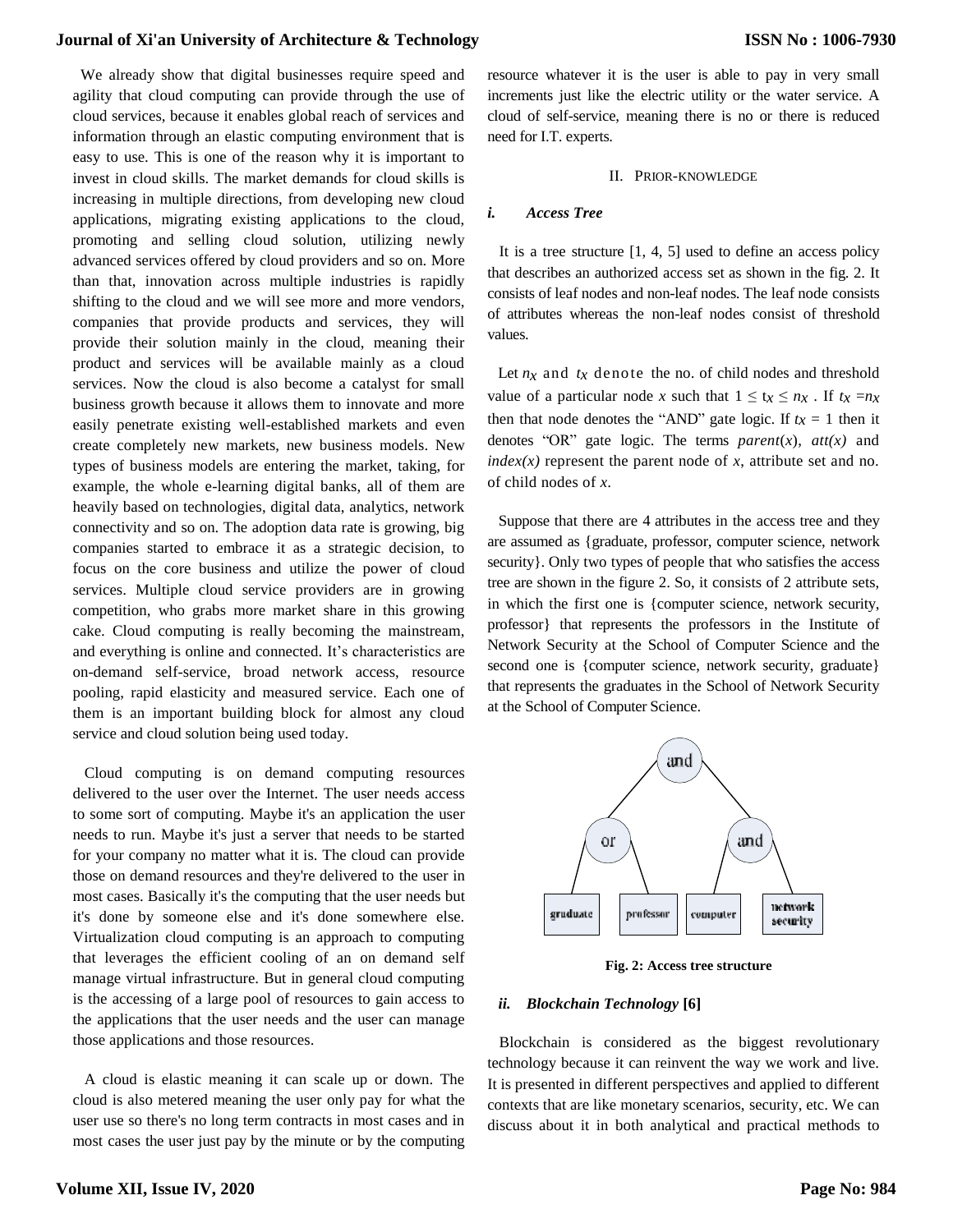## **Journal of Xi'an University of Architecture & Technology**

focus on its most relevant research trends, also we can investigate the methods to adopt the blockchain security for cloud computing. It is a distributed architecture that makes use of cryptographic signed transactions. This technology works in block-wise manner and these blocks are linked with cryptographic systems.

#### III. LITERATURE SURVEY

 In the paper [7], the authors H. Xu, J. Cao, J. Zhang, L. Gong and Z. Gu, have analyzed the security issues of cloud computing environment. They also briefed about the blockchain technology and its applications in cloud computing. They have summarized the blockchain technology for the solution of the cloud data security threats. They have proposed new cloud forensic storage architecture with blockchains that protects the cloud data.

 CloudBC - to protect the cloud data, a secure management access system was implemented using the blockchain technology [8] by S. Ramamoorthy and B. Baranidharan. It is a hybrid architecture that combines the blockchain technology and cloud computing to provide the data security. Also, it can restrict from malicious access of data and its modifications. Here, blockchain helps the users to trace back such activities.

 In the paper [9], G. Sharma, L. Ahuja and D. P. Goyal have presented the design of secure infrastructure for cloud computing using blockchain technology. Different platforms have not been yet exposed for the radical cloud conditions of data integrity. It helps in exploiting the various platforms in extreme situations using Blockchains and proposes a more stable and secured cloud infrastructure. In paper [10], ChainFS, a middleware system was proposed by Y. Tang et al., to secure the cloud storage using the blockchain technology. They have designed an algorithm to oppose the forking attacks. It provides a file-system interface to the users. Here, the key distributions and file logging operations are performed using blockchains The paper [11], by N. Tapas, G. Merlino, F. Longo and A. Puliafito describes about the malicious interests at the provider side can alter, hide the data or perform denied access operations. It can be solved by identifying and designing a new protocol that produces a trail of all interactions among the users and providers. It can be performed by introducing the blockchain-based solution.

 The authors W. Zheng, Z. Zheng, X. Chen, K. Dai, et. al., have developed a BaaS platform [12] to provide the blockchain techniques for the cloud services like network deployment and system monitoring, smart contracts and testing. It can ease the developers for the applications of blockchain to their business scenarios. Blockchain technology in cloud computing environment increases the security and

decreases the vulnerabilities [13]. In this technology, data hacking is more difficult as it is stored in the different blocks and they are stored in different locations of the hard drive. A survey has been carried out on the security issues related to cloud computing environment and blockchain technology [14]. The authors S. Prianga, R. Sagana and E. Sharon have presented a PoW–based blockchain architecture to resolve problems of FaaS. As it's decentralized and peer-to-peer nature to accomplish various requirements of cloud.

 Cloud computing with blockchain framework by N. Sanghi, R. Bhatnagar, G. Kaur and V. Jain [15] was presented to analyze the different problems in cloud services. A detailed survey has been carried out mentioning the risks and difficulties associated with cloud computing. Also explained about how the blockchains with cloud computing environments preserve the user data integrity.

 CP-ABE scheme was proposed by Zhang P, Chen Z, Liang K, et al. that supports the user revocability and attributes update [16]. The user revocation was defined with identification settings to avoid conflicts with the attributebased design. The security analysis has been implemented using the decisional Bilinear Diffie-Hellman technique.



# IV. SYSTEM ARCHITECTURE

#### **Fig. 3: Secured Cloud Architecture Using Blockchain Technology**

The proposed system design of secured cloud architecture using blockchain technology is shown in fig. 3. It mainly consists of four modules i.e. the cloud server, blockchain, data owners and data users. It uses smart contract for the purpose of storing the encrypted file information. Here, both the users and the owners can utilize the blockchain smart contracts that stores and retrieves ciphertext data and runs encryption and decryption algorithms. All the contracts and their call records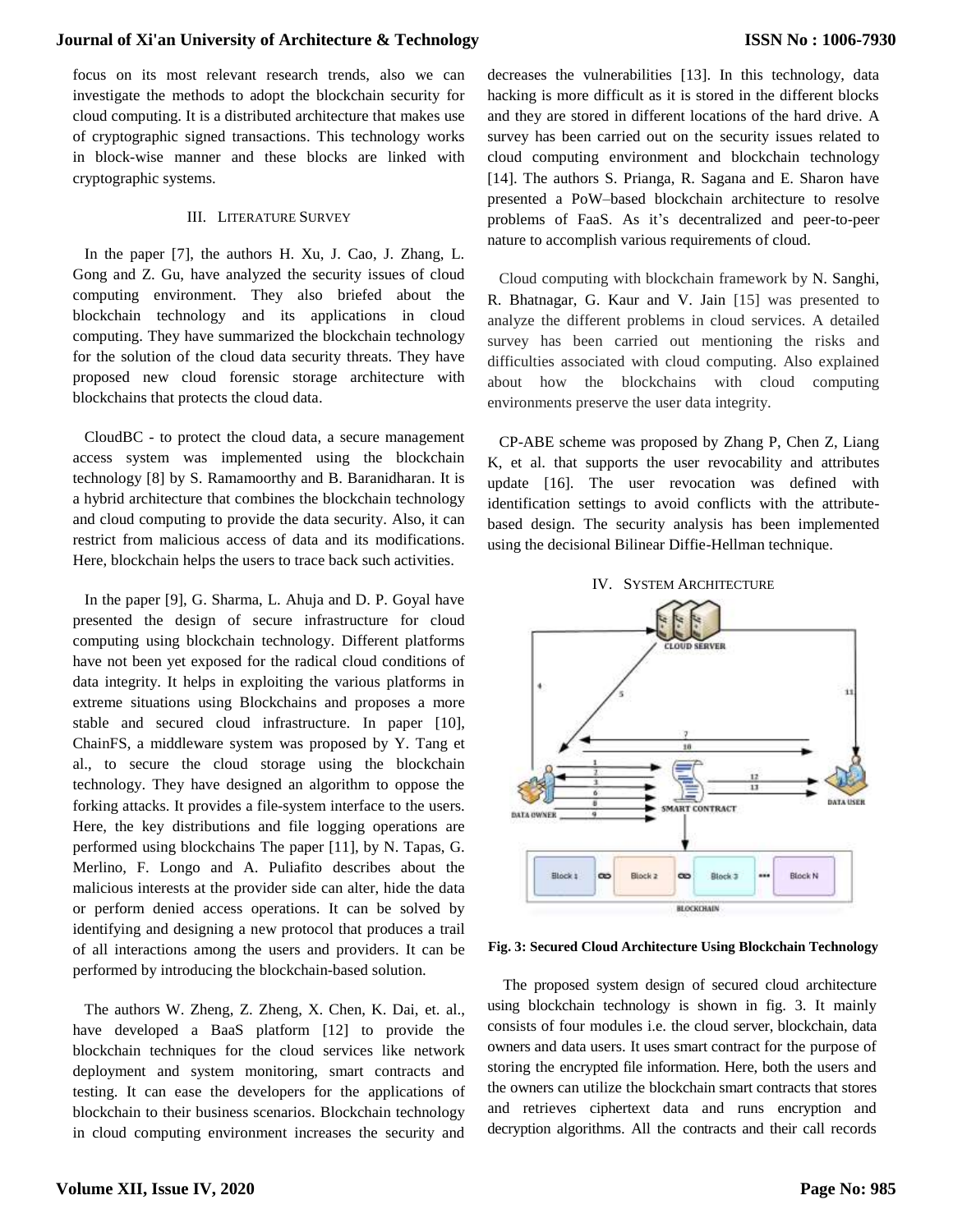## **Journal of Xi'an University of Architecture & Technology**

are stored in the blockchains so that the data will not be tampered and cannot be repudiated.

Here, the cloud server stores the encrypted files uploaded by the data owner. The blockchain can deploy smart contract (SC) and provides interface to store and retrieve the data. The important tasks of a data owner are to create and deploy the SC and upload the encrypted files. Also, it defines the access control policies, assigns the attributes and appends the valid access interval to each user. The responsibilities of a data user are to access the encrypted files that are stored in the server. If its attributes satisfy the access structure embedded in a given ciphertext then it decrypts the received ciphertext to obtain the content key for the decryption operation.

The detailed steps of the proposed architecture are explained as given below:

Step 1: The smart contract named *StorageSC* is deployed by data owner in the blockchain

Step 2: After the successful deployment, the contract address will be returned.

Step 3: Data owner will store the file *ID,* hash H*ID* in the SC.

Step 4: Data owner packages the contract address contractAddress, file *ID*, and encrypted file *ECkey (M )* to upload it on the server.

Step 5: Next data owner will record the file path returned by cloud server.

Step 6: Now, the data owner will store the ciphertext of the encrypted document key in the blockchain.

Step 7: Data user will send an access request to data owner.

Step 8: Data owner will add an effective period to data user to store it in the SC.

Step 9: Data owner will encrypt the secret key of data user to store it in the SC.

Step 10: Data owner will send the contract address and user information using the secure channel.

Step 11: Data user will download the encrypted file from the cloudserver.

Step 12: Data user will obtain the effective period from the SC. Step 13: Data user will obtain his secret key ciphertext from the SC.

The following algorithms have been used in this implementation:

*Setup-Algorithm:* The data owner executes this algorithm. It consists of *k*- security parameters and the universal set *U* of attributes as the inputs. The public key  $P_K$  and the master key  $M_K$  are obtained by executing this algorithm also the smart contract named *StorageSC* is deployed immediately in the blockchain. AES symmetric encryption algorithm is used for the encryption of file then it is uploaded on the server and records it as  $E_{Ckey}$  (*M*) where  $C_{key}$  is the encryption key.

 *Encryption Algorithm:* It is given by the inputs i.e. public key *PK*, access structure *T* and symmetric encryption key *ck* 

and generates ciphertext *C* as an output. The ciphertext *C* is stored by data owner in the SC.

 *Key Generation Algorithm*: It is executed by the data owner. The data user sends an access request to data owner so that he assigns an attribute set *S* to data user and adds the effective access time to the user. These attribute set and the master key are given as the input to this algorithm and it generates a private key  $S_{key}$  as the output. A common key is generated by the Diffie-Hellman key exchange protocol shared by the data user and owner. AES algorithm symmetrically encrypts the *SKey* with the common key. This encrypted private key  $S_{Key}$  ' will be stored in the SC for privacy.

 *Decryption Algorithm***:** It is executed by the data user. Then data user performs decryption operation if and only if the time is within the valid access period. Data user obtains ciphertexts *C*  and  $S_{Key}$ ' from SC. The  $S_{Key}$ ' will be decrypted by using the AES algorithm. This algorithm inputs the public key *PK*, private key *SKey* and ciphertext *C*. If *SKey* satisfies the access policy *T*, data user can recover the key *Ckey* of the encrypted document else the decryption will be failed. Data user will obtain the encrypted document *ECkey* (*M* ) from the cloud, decrypts the encrypted document  $M'$  by using key  $C_{key}$  and outputs the dM before data owner encrypts.

#### V. RESULTS

Figure 4 shows the graph of the run time of different algorithms vs the number of attributes. The graph of the literature algorithms [16] was shown in this figure with the red line. And graph of the proposed algorithm was shown in this figure with the green line. The execution time of the original algorithm increases with the attributes. The run time of our algorithm is almost consistent with the trend of the run time of the original algorithm. Since this design is based on the blockchain technology, it is more efficient and secure than all other algorithms.



**Fig. 4: Run times of different algorithms w.r.to number of attributes**